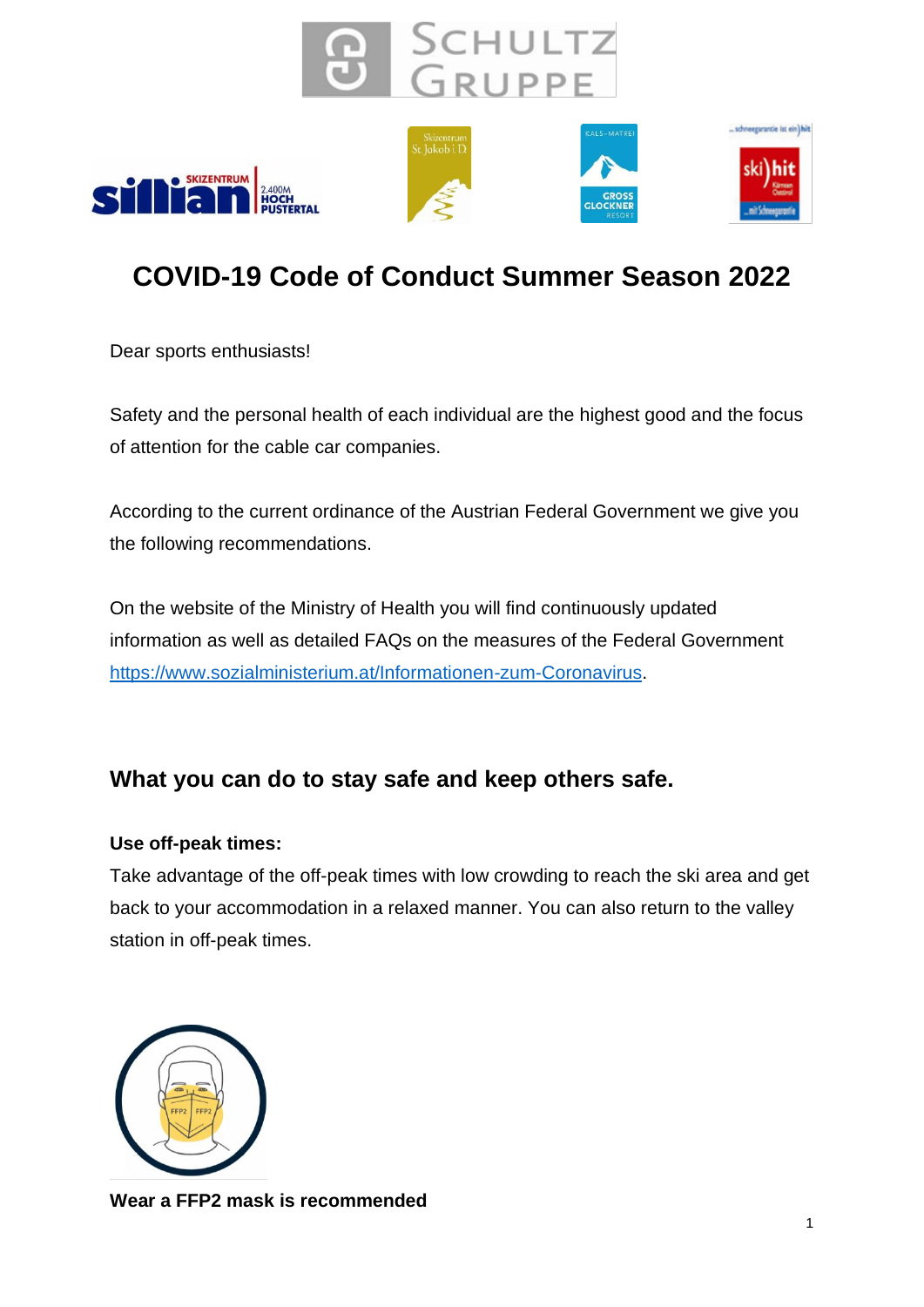









Wearing an FFP2 mask in all closed areas is still **recommended**.



#### **Keep your distance**

We recommend you to keep sufficient distance from strangers.



**Ensure ventilation** If necessary, please ventilate the cable car cabins during the trip.



#### **Pay attention to hand hygiene**

Please observe the general rules of hygiene and wash your hands regularly. Disinfectant dispensers are available in the cable car stations in the indoor area.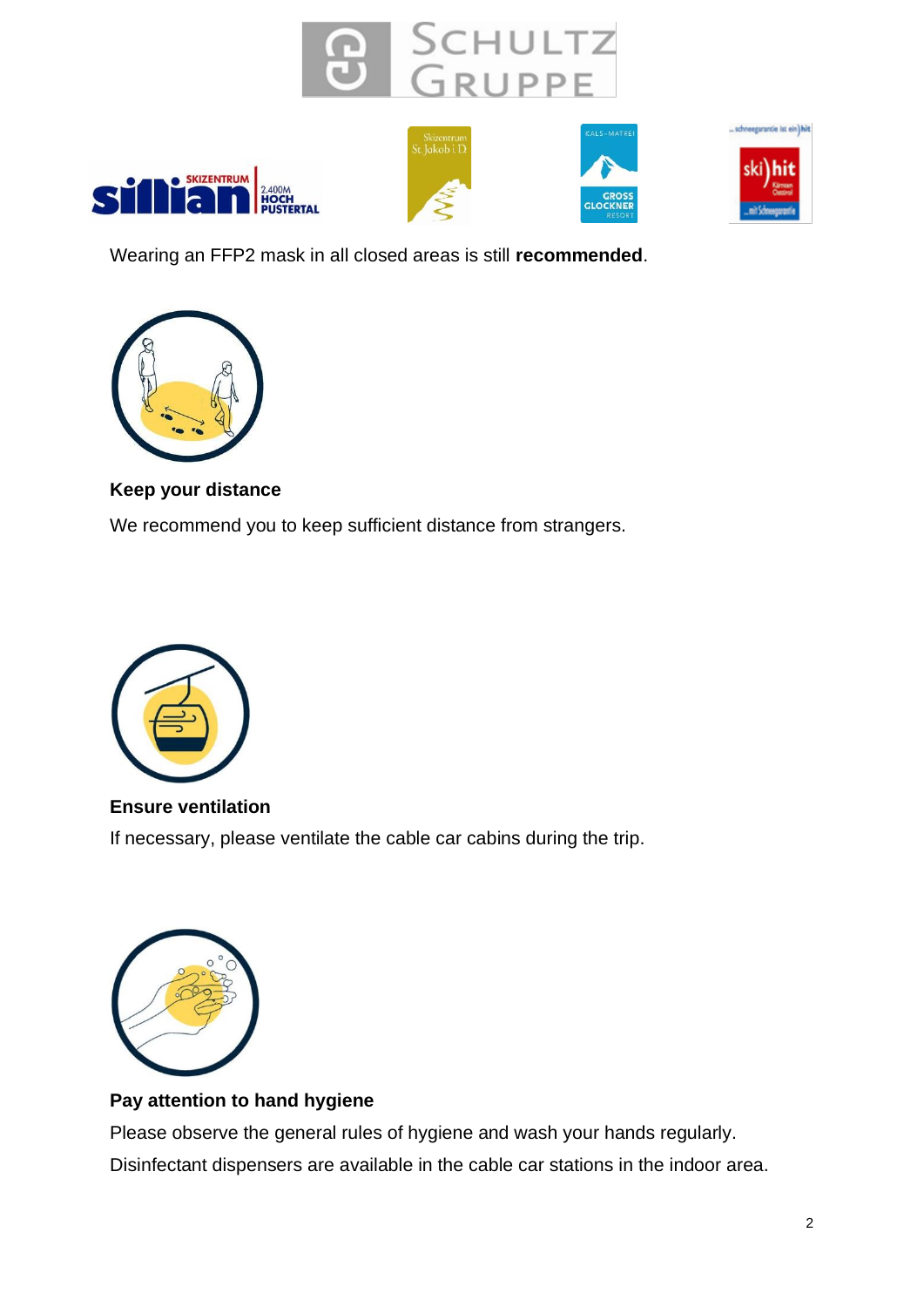











### **Dispose of used protective masks**

Please do not leave your used protective mask or handkerchiefs in the cable car cabins, but dispose of them properly. Waste bins are available in the station areas.



#### **Follow instructions**

Please follow the general behaviour recommendations and also the instructions of our employees, especially with regard to the hygiene regulations.



**Cashless payment** If possible, make use of the cashless payment option.